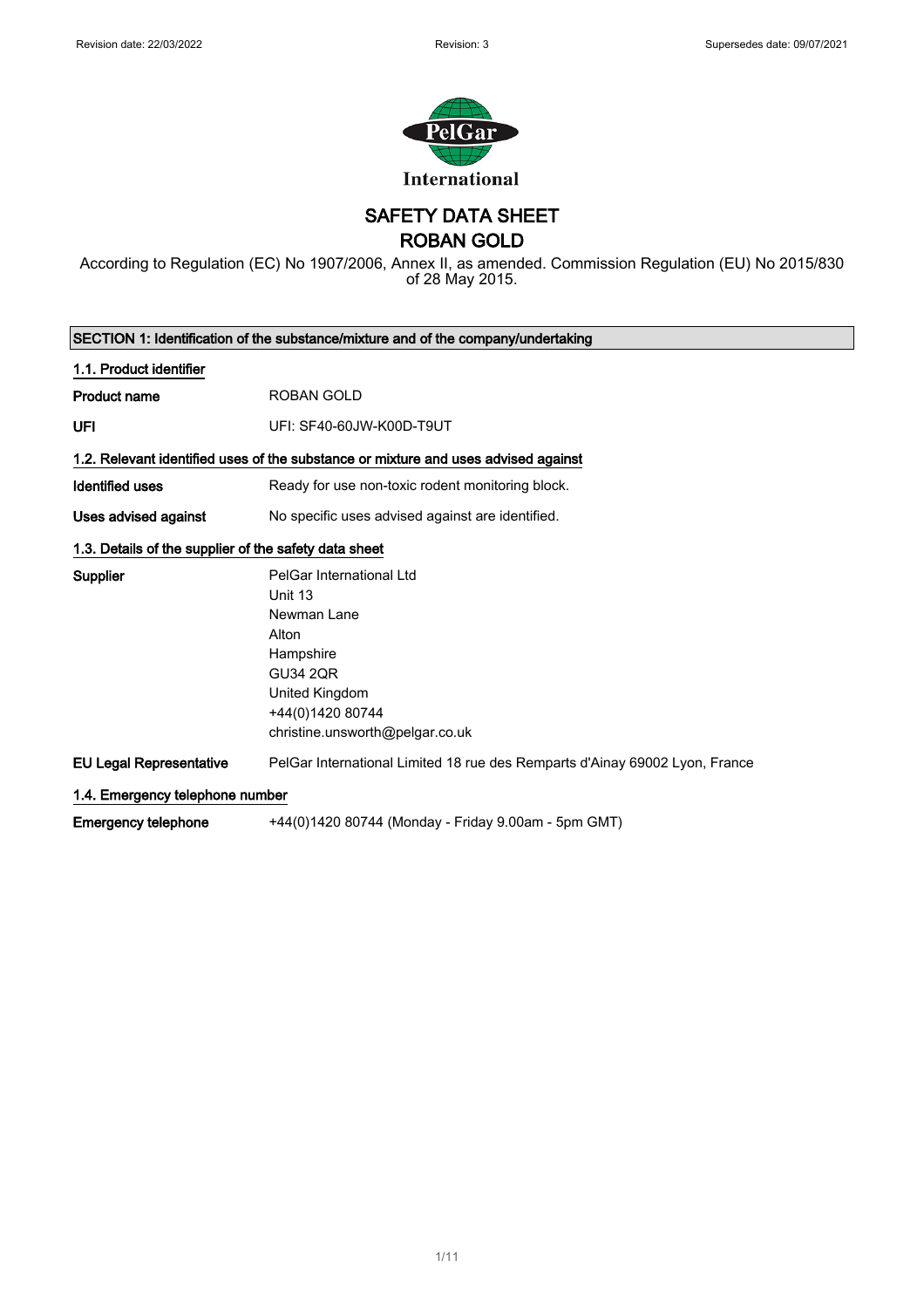| National emergency telephone Austria: +43 1 406 43 43 |                                                                         |
|-------------------------------------------------------|-------------------------------------------------------------------------|
| number                                                | Belgium: 070 245 245                                                    |
|                                                       | Bulgaria: +359 2 9154 233                                               |
|                                                       | Croatia: +3851 2348 342                                                 |
|                                                       | Cyprus: 1401                                                            |
|                                                       | Czech Republic: +420 224 919 293, +420 224 915 402                      |
|                                                       | Denmark: +45 8212 1212                                                  |
|                                                       | Estonia: 16662                                                          |
|                                                       | Finland: 0800 147 111                                                   |
|                                                       | France: +33 (0) 145 42 59 59                                            |
|                                                       | Germany: +44 (0)1420 80744 (9am-5pm Monday- Friday GMT)                 |
|                                                       | Greece: (0030) 2107793777                                               |
|                                                       | Hungary: +36-80-201-199                                                 |
|                                                       | Iceland: (+354) 543 1000 / 112                                          |
|                                                       | Ireland: Members of Public: +353 (01) 809 2166. (8am-10pm daily)        |
|                                                       | Ireland: Healthcare Professionals: +353 (01) 809 2566 (24 hour service) |
|                                                       | Italy: 0382-24444                                                       |
|                                                       | Latvia: +371 67042473                                                   |
|                                                       | Liechtenstein: +44 (0)1420 80744 (9am-5pm Monday- Friday GMT)           |
|                                                       | Lithuania: +370 (85) 2362052                                            |
|                                                       | Luxembourg: 8002 5500                                                   |
|                                                       | Malta: +44 (0)1420 80744 (9am-5pm Monday- Friday GMT)                   |
|                                                       | Netherlands: +31(0)30 274 8888 Healthcare Professionals only            |
|                                                       | Norway: 22 59 13 00                                                     |
|                                                       | Poland: +44 (0)1420 80744 (9am-5pm Monday- Friday GMT)                  |
|                                                       | Portugal: +351 800 250 250                                              |
|                                                       | Romania: +40213183606                                                   |
|                                                       | Slovakia: +421 2 5477 4166                                              |
|                                                       | Slovenia: 112                                                           |
|                                                       | Spain: +34 91 562 04 20                                                 |
|                                                       | Sweden: 112 – Begär Giftinformation                                     |

## SECTION 2: Hazards identification

| 2.1. Classification of the substance or mixture |                                                                                                                                                                                                                                                                                              |
|-------------------------------------------------|----------------------------------------------------------------------------------------------------------------------------------------------------------------------------------------------------------------------------------------------------------------------------------------------|
| Classification (EC 1272/2008)                   |                                                                                                                                                                                                                                                                                              |
| <b>Physical hazards</b>                         | Not Classified                                                                                                                                                                                                                                                                               |
| <b>Health hazards</b>                           | Not Classified                                                                                                                                                                                                                                                                               |
| <b>Environmental hazards</b>                    | Not Classified                                                                                                                                                                                                                                                                               |
| 2.2. Label elements                             |                                                                                                                                                                                                                                                                                              |
| <b>Hazard statements</b>                        | EUH208 Contains 1.2-BENZISOTHIAZOLIN-3-ONE, 2-OCTYL-2H-ISOTHIAZOL-3-ONE. May<br>produce an allergic reaction.                                                                                                                                                                                |
| <b>Precautionary statements</b>                 | P201 Obtain special instructions before use.<br>P202 Do not handle until all safety precautions have been read and understood.<br>P333+P313 If skin irritation or rash occurs: Get medical advice/attention.<br>P501 Dispose of contents/ container in accordance with national regulations. |
| Supplemental label<br>information               | Use of protective gloves is required for Professional users only                                                                                                                                                                                                                             |

## 2.3. Other hazards

This product does not contain any substances classified as PBT or vPvB.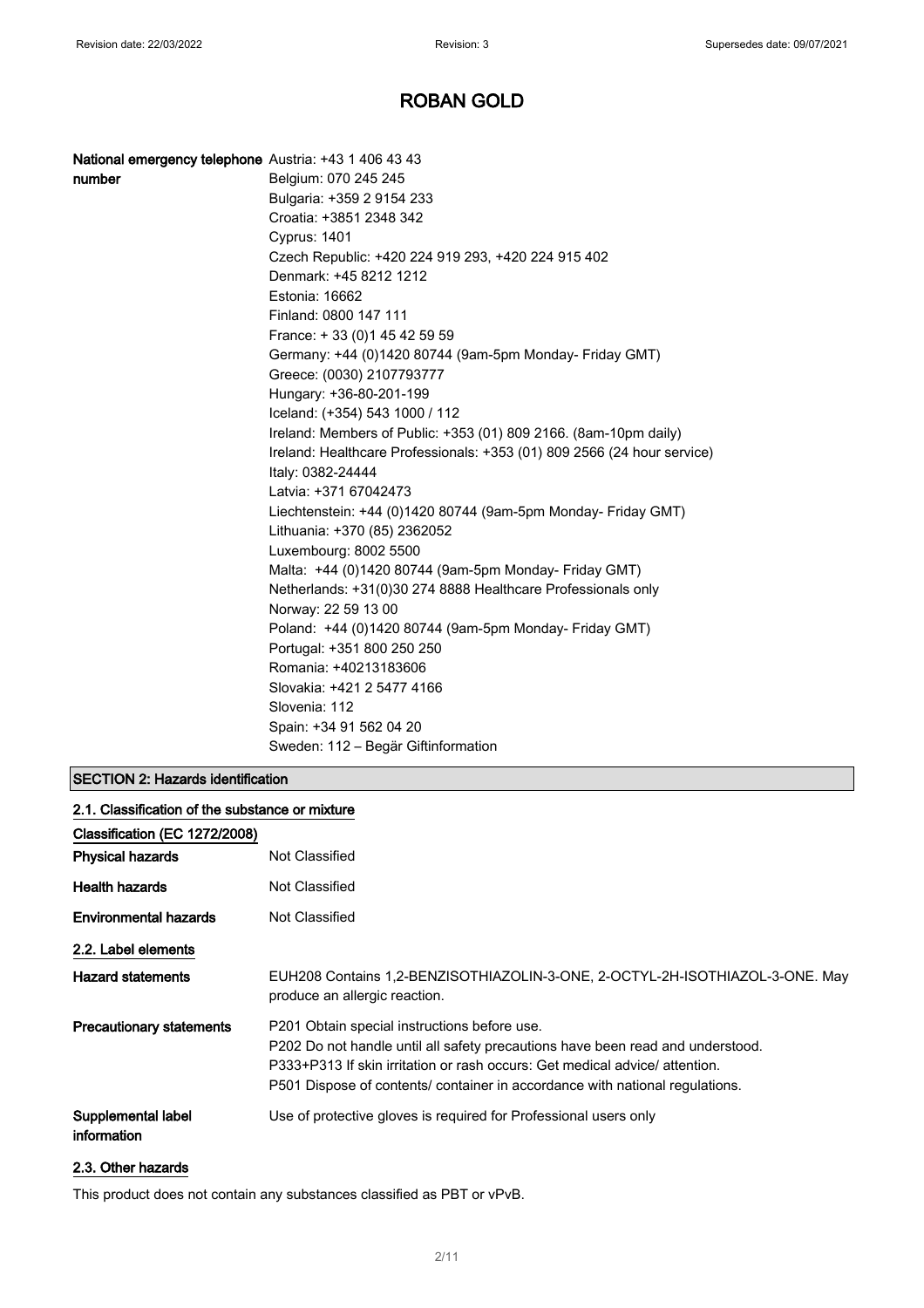| SECTION 3: Composition/information on ingredients                   |                                                    |
|---------------------------------------------------------------------|----------------------------------------------------|
| 3.2. Mixtures                                                       |                                                    |
| Vanillin                                                            | 1%                                                 |
| CAS number: 121-33-5                                                | EC number: 204-465-2                               |
|                                                                     |                                                    |
| Classification                                                      |                                                    |
| Eye Irrit. 2 - H319                                                 |                                                    |
|                                                                     |                                                    |
| <b>Ethyl vanillin</b>                                               | 1%                                                 |
| CAS number: 121-32-4                                                | EC number: 204-464-7                               |
| Classification                                                      |                                                    |
| Eye Irrit. 2 - H319                                                 |                                                    |
|                                                                     |                                                    |
| 1,2-BENZISOTHIAZOLIN-3-ONE                                          | 1%                                                 |
| CAS number: 2634-33-5                                               | EC number: 220-120-9                               |
| M factor (Acute) = $1$                                              |                                                    |
| Classification                                                      |                                                    |
| Acute Tox. 4 - H302                                                 |                                                    |
| Skin Irrit. 2 - H315                                                |                                                    |
| Eye Dam. 1 - H318                                                   |                                                    |
| Skin Sens. 1 - H317                                                 |                                                    |
| Aquatic Acute 1 - H400                                              |                                                    |
|                                                                     |                                                    |
| 2-OCTYL-2H-ISOTHIAZOL-3-ONE                                         | 1%                                                 |
| CAS number: 26530-20-1                                              | EC number: 247-761-7                               |
| M factor (Acute) = $100$                                            | M factor (Chronic) = 100                           |
| Classification                                                      |                                                    |
| Acute Tox. 3 - H301                                                 |                                                    |
| Acute Tox. 3 - H311                                                 |                                                    |
| Acute Tox. 2 - H330                                                 |                                                    |
| Skin Corr. 1B - H314                                                |                                                    |
| Eye Dam. 1 - H318                                                   |                                                    |
| Skin Sens. 1A - H317                                                |                                                    |
| Aquatic Acute 1 - H400                                              |                                                    |
| Aquatic Chronic 1 - H410                                            |                                                    |
| The full text for all hazard statements is displayed in Section 16. |                                                    |
| <b>Composition comments</b>                                         | None of the ingredients are required to be listed. |

SECTION 4: First aid measures

### 4.1. Description of first aid measures

General information Get medical attention if any discomfort continues. Show this Safety Data Sheet to the medical personnel.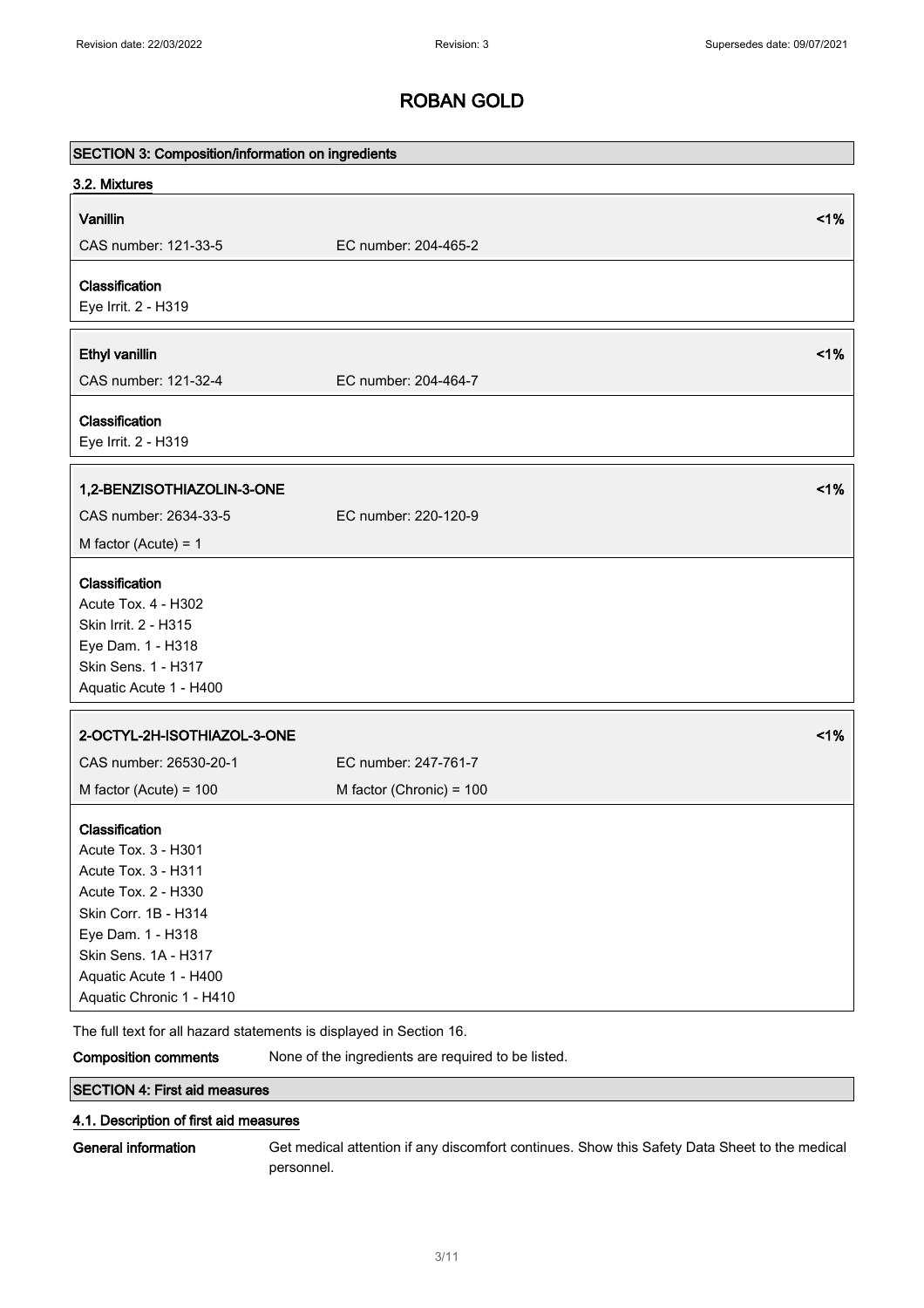| Inhalation                                                 | Move affected person to fresh air and keep warm and at rest in a position comfortable for<br>breathing. Loosen tight clothing such as collar, tie or belt. Get medical attention if symptoms<br>are severe or persist.                                                                                                                                                                                                                                                 |
|------------------------------------------------------------|------------------------------------------------------------------------------------------------------------------------------------------------------------------------------------------------------------------------------------------------------------------------------------------------------------------------------------------------------------------------------------------------------------------------------------------------------------------------|
| Ingestion                                                  | Rinse mouth thoroughly with water. Get medical advice/attention if you feel unwell. Do not<br>induce vomiting unless under the direction of medical personnel.                                                                                                                                                                                                                                                                                                         |
| <b>Skin contact</b>                                        | It is important to remove the substance from the skin immediately. In the event of any<br>sensitisation symptoms developing, ensure further exposure is avoided. Remove<br>contamination with soap and water or recognised skin cleansing agent. Get medical attention<br>if symptoms are severe or persist after washing.                                                                                                                                             |
| Eye contact                                                | Remove any contact lenses and open eyelids wide apart. Rinse with water. Get medical<br>attention if any discomfort continues.                                                                                                                                                                                                                                                                                                                                         |
| <b>Protection of first aiders</b>                          | First aid personnel should wear appropriate protective equipment during any rescue.                                                                                                                                                                                                                                                                                                                                                                                    |
|                                                            | 4.2. Most important symptoms and effects, both acute and delayed                                                                                                                                                                                                                                                                                                                                                                                                       |
| <b>General information</b>                                 | The severity of the symptoms described will vary dependent on the concentration and the<br>length of exposure.                                                                                                                                                                                                                                                                                                                                                         |
| Skin contact                                               | May cause skin sensitisation or allergic reactions in sensitive individuals.                                                                                                                                                                                                                                                                                                                                                                                           |
|                                                            | 4.3. Indication of any immediate medical attention and special treatment needed                                                                                                                                                                                                                                                                                                                                                                                        |
| Notes for the doctor                                       | Treat symptomatically.                                                                                                                                                                                                                                                                                                                                                                                                                                                 |
| <b>SECTION 5: Firefighting measures</b>                    |                                                                                                                                                                                                                                                                                                                                                                                                                                                                        |
| 5.1. Extinguishing media                                   |                                                                                                                                                                                                                                                                                                                                                                                                                                                                        |
| Suitable extinguishing media                               | The product is not flammable. Extinguish with alcohol-resistant foam, carbon dioxide, dry<br>powder or water fog. Use fire-extinguishing media suitable for the surrounding fire.                                                                                                                                                                                                                                                                                      |
| Unsuitable extinguishing<br>media                          | Do not use water jet as an extinguisher, as this will spread the fire.                                                                                                                                                                                                                                                                                                                                                                                                 |
| 5.2. Special hazards arising from the substance or mixture |                                                                                                                                                                                                                                                                                                                                                                                                                                                                        |
| Specific hazards                                           | None known.                                                                                                                                                                                                                                                                                                                                                                                                                                                            |
| Hazardous combustion<br>products                           | Thermal decomposition or combustion products may include the following substances:<br>Harmful gases or vapours.                                                                                                                                                                                                                                                                                                                                                        |
| 5.3. Advice for firefighters                               |                                                                                                                                                                                                                                                                                                                                                                                                                                                                        |
| Protective actions during<br>firefighting                  | Avoid breathing fire gases or vapours. Evacuate area. Cool containers exposed to heat with<br>water spray and remove them from the fire area if it can be done without risk. Cool containers<br>exposed to flames with water until well after the fire is out. Avoid discharge to the aquatic<br>environment. Control run-off water by containing and keeping it out of sewers and<br>watercourses. If risk of water pollution occurs, notify appropriate authorities. |
| Special protective equipment<br>for firefighters           | Wear positive-pressure self-contained breathing apparatus (SCBA) and appropriate protective<br>clothing. Firefighter's clothing conforming to European standard EN469 (including helmets,<br>protective boots and gloves) will provide a basic level of protection for chemical incidents.                                                                                                                                                                             |
| <b>SECTION 6: Accidental release measures</b>              |                                                                                                                                                                                                                                                                                                                                                                                                                                                                        |

## 6.1. Personal precautions, protective equipment and emergency procedures

Personal precautions Wear protective clothing as described in Section 8 of this safety data sheet. No action shall be taken without appropriate training or involving any personal risk. Do not touch or walk into spilled material. Avoid contact with skin and eyes.

### 6.2. Environmental precautions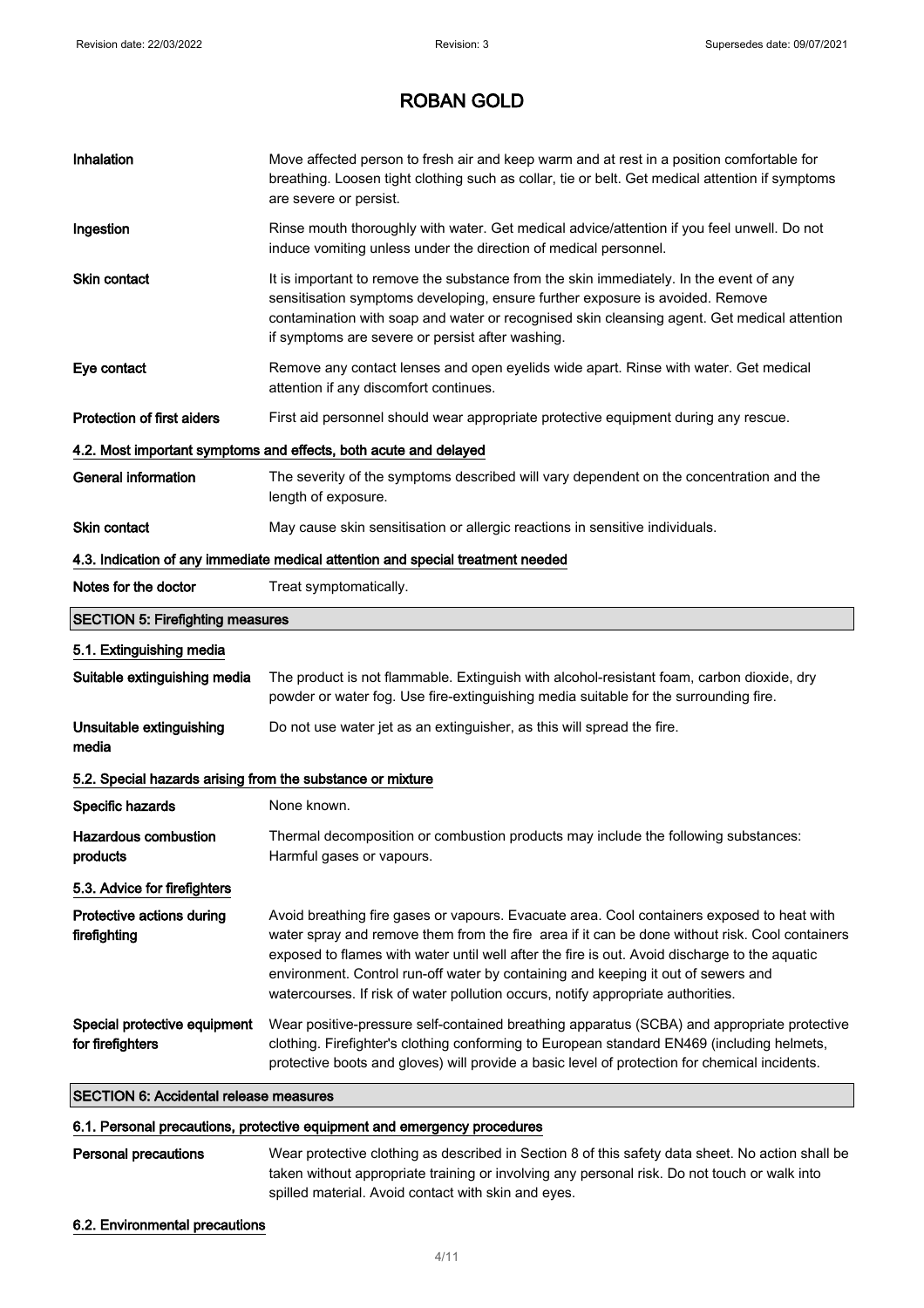| <b>Environmental precautions</b> | Avoid discharge into drains or watercourses or onto the ground. Avoid discharge to the |  |
|----------------------------------|----------------------------------------------------------------------------------------|--|
|                                  | aquatic environment.                                                                   |  |

### 6.3. Methods and material for containment and cleaning up

Methods for cleaning up Wear protective clothing as described in Section 8 of this safety data sheet. Clear up spills immediately and dispose of waste safely. Collect spillage with a shovel and broom, or similar and reuse, if possible. Collect and place in suitable waste disposal containers and seal securely. Flush contaminated area with plenty of water. Wash thoroughly after dealing with a spillage. Dangerous for the environment. Do not empty into drains. For waste disposal, see Section 13.

### 6.4. Reference to other sections

Reference to other sections For personal protection, see Section 8. See Section 11 for additional information on health hazards. See Section 12 for additional information on ecological hazards. For waste disposal, see Section 13.

### SECTION 7: Handling and storage

#### 7.1. Precautions for safe handling

| Usage precautions                                                 | Read and follow manufacturer's recommendations. Wear protective clothing as described in<br>Section 8 of this safety data sheet. Keep away from food, drink and animal feeding stuffs.<br>Keep container tightly sealed when not in use. Do not handle until all safety precautions have<br>been read and understood. Do not handle broken packages without protective equipment. Do<br>not reuse empty containers. |  |
|-------------------------------------------------------------------|---------------------------------------------------------------------------------------------------------------------------------------------------------------------------------------------------------------------------------------------------------------------------------------------------------------------------------------------------------------------------------------------------------------------|--|
| Advice on general<br>occupational hygiene                         | Wash promptly if skin becomes contaminated. Take off contaminated clothing. Wash<br>contaminated clothing before reuse.                                                                                                                                                                                                                                                                                             |  |
| 7.2. Conditions for safe storage, including any incompatibilities |                                                                                                                                                                                                                                                                                                                                                                                                                     |  |
| Storage precautions                                               | Store away from incompatible materials (see Section 10). Keep only in the original container.<br>Keep container tightly closed, in a cool, well ventilated place. Keep containers upright. Protect<br>containers from damage.                                                                                                                                                                                       |  |
| Storage class                                                     | Miscellaneous hazardous material storage.                                                                                                                                                                                                                                                                                                                                                                           |  |
| 7.3. Specific end use(s)                                          |                                                                                                                                                                                                                                                                                                                                                                                                                     |  |
| Specific end use(s)                                               | The identified uses for this product are detailed in Section 1.2.                                                                                                                                                                                                                                                                                                                                                   |  |
| <b>SECTION 8: Exposure controls/Personal protection</b>           |                                                                                                                                                                                                                                                                                                                                                                                                                     |  |
| 8.1. Control parameters                                           |                                                                                                                                                                                                                                                                                                                                                                                                                     |  |

8.2. Exposure controls

Protective equipment



| Appropriate engineering | Provide adequate ventilation. Observe any occupational exposure limits for the product or                                                            |
|-------------------------|------------------------------------------------------------------------------------------------------------------------------------------------------|
| controls                | ingredients.                                                                                                                                         |
| Eye/face protection     | Unless the assessment indicates a higher degree of protection is required, the following<br>protection should be worn: Tight-fitting safety glasses. |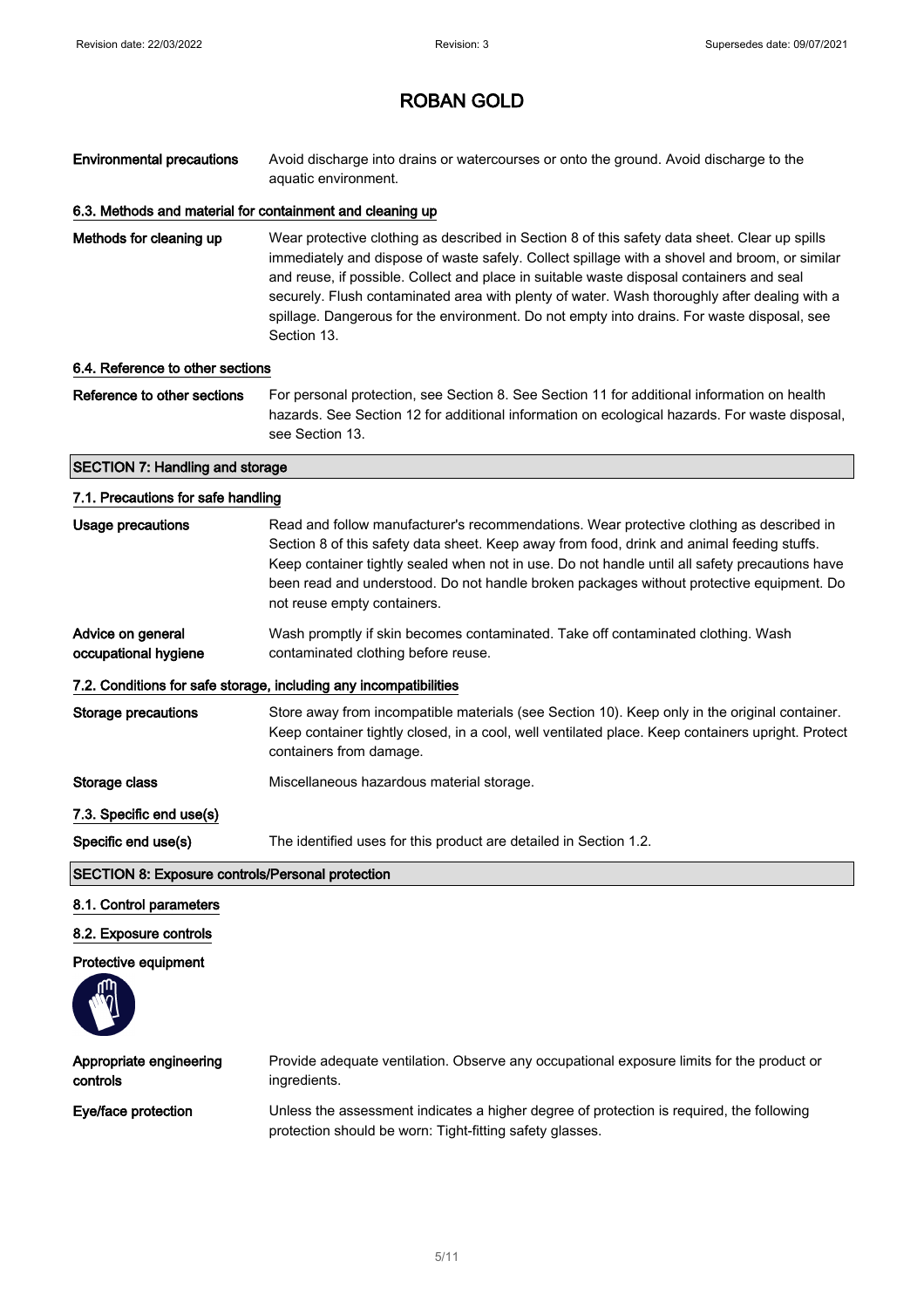| Hand protection                           | It is recommended that chemical-resistant, impervious gloves are worn. The most suitable<br>glove should be chosen in consultation with the glove supplier/manufacturer, who can provide<br>information about the breakthrough time of the glove material. To protect hands from<br>chemicals, gloves should comply with European Standard EN374. Considering the data<br>specified by the glove manufacturer, check during use that the gloves are retaining their<br>protective properties and change them as soon as any deterioration is detected. Frequent<br>changes are recommended. |
|-------------------------------------------|---------------------------------------------------------------------------------------------------------------------------------------------------------------------------------------------------------------------------------------------------------------------------------------------------------------------------------------------------------------------------------------------------------------------------------------------------------------------------------------------------------------------------------------------------------------------------------------------|
| Other skin and body<br>protection         | May cause skin sensitisation or allergic reactions in sensitive individuals. Wear appropriate<br>clothing to prevent repeated or prolonged skin contact.                                                                                                                                                                                                                                                                                                                                                                                                                                    |
| Hygiene measures                          | Wash after use and before eating, smoking and using the toilet. Do not eat, drink or smoke<br>when using this product.                                                                                                                                                                                                                                                                                                                                                                                                                                                                      |
| Respiratory protection                    | Ensure all respiratory protective equipment is suitable for its intended use and is 'CE'-marked.<br>Check that the respirator fits tightly and the filter is changed regularly. Gas and combination<br>filter cartridges should comply with European Standard EN14387. Full face mask respirators<br>with replaceable filter cartridges should comply with European Standard EN136. Half mask<br>and quarter mask respirators with replaceable filter cartridges should comply with European<br>Standard EN140.                                                                             |
| <b>Environmental exposure</b><br>controls | Keep container tightly sealed when not in use. Emissions from ventilation or work process<br>equipment should be checked to ensure they comply with the requirements of environmental<br>protection legislation. In some cases, fume scrubbers, filters or engineering modifications to<br>the process equipment will be necessary to reduce emissions to acceptable levels.                                                                                                                                                                                                                |

## SECTION 9: Physical and chemical properties

| 9.1. Information on basic physical and chemical properties |                                        |
|------------------------------------------------------------|----------------------------------------|
| Appearance                                                 | Wax Block.                             |
| Colour                                                     | Gold.                                  |
| Odour                                                      | Slight.                                |
| Odour threshold                                            | No information available.              |
| рH                                                         | No information available.              |
| <b>Melting point</b>                                       | approx. 60 $^{\circ}$ C (for the wax). |
| Initial boiling point and range                            | No information available.              |
| Flash point                                                | No information available.              |
| <b>Evaporation rate</b>                                    | No information available.              |
| <b>Evaporation factor</b>                                  | No information available.              |
| Flammability (solid, gas)                                  | combustible                            |
| Upper/lower flammability or<br>explosive limits            | No information available.              |
| Other flammability                                         | No information available.              |
| Vapour pressure                                            | No information available.              |
| Vapour density                                             | No information available.              |
| <b>Relative density</b>                                    | No information available.              |
| <b>Bulk density</b>                                        | No information available.              |
| Solubility(ies)                                            | Not soluble in water.                  |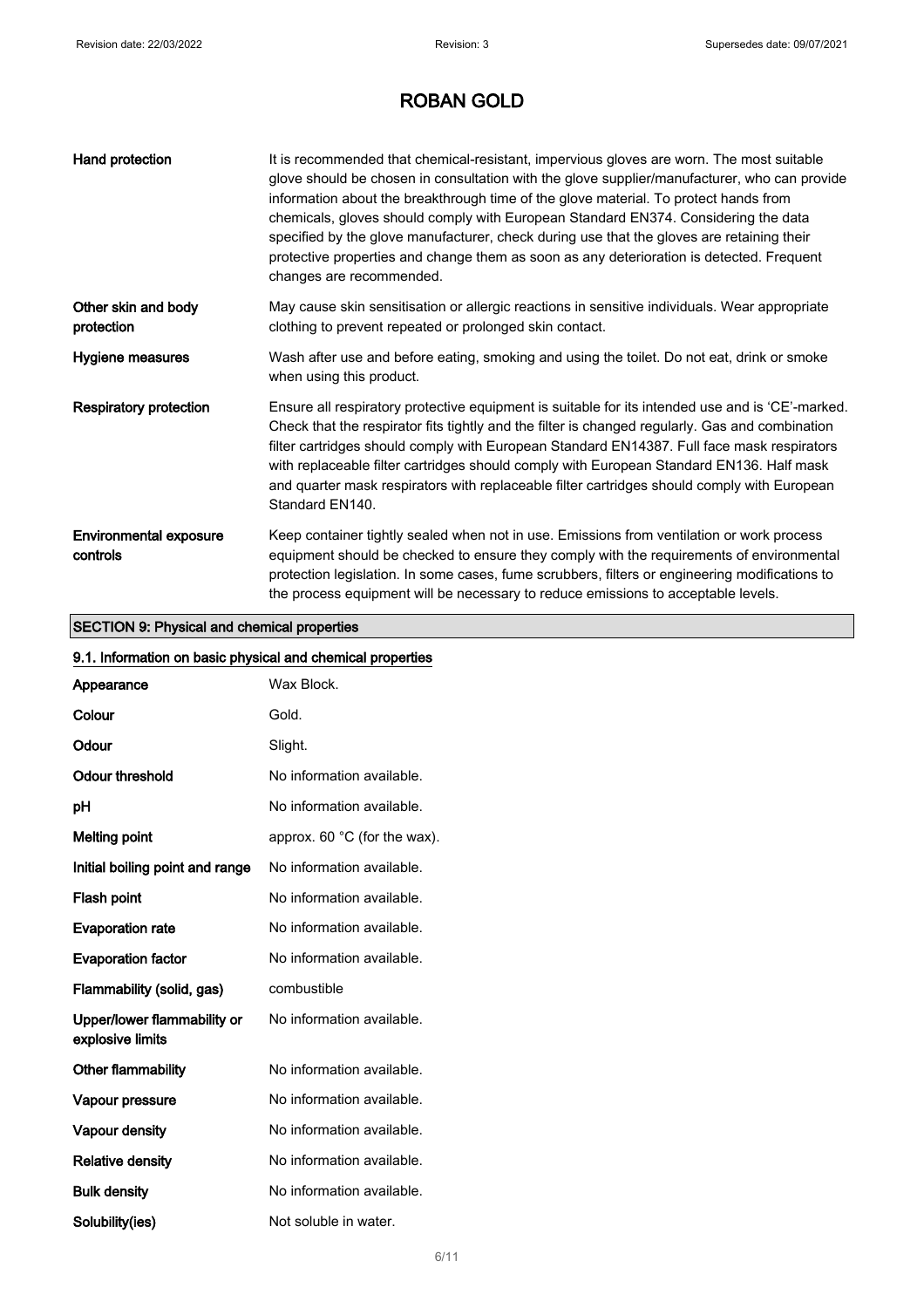| <b>Partition coefficient</b>                                        | No information available.                                                                                                                                               |  |
|---------------------------------------------------------------------|-------------------------------------------------------------------------------------------------------------------------------------------------------------------------|--|
| Auto-ignition temperature                                           | No information available.                                                                                                                                               |  |
| <b>Decomposition Temperature</b>                                    | No information available.                                                                                                                                               |  |
| <b>Viscosity</b>                                                    | No information available.                                                                                                                                               |  |
| <b>Explosive properties</b>                                         | Not considered to be explosive.                                                                                                                                         |  |
| <b>Explosive under the influence</b><br>of a flame                  | Not considered to be explosive.                                                                                                                                         |  |
| <b>Oxidising properties</b>                                         | Does not meet the criteria for classification as oxidising.                                                                                                             |  |
| 9.2. Other information                                              |                                                                                                                                                                         |  |
| <b>SECTION 10: Stability and reactivity</b>                         |                                                                                                                                                                         |  |
| 10.1. Reactivity                                                    |                                                                                                                                                                         |  |
| Reactivity                                                          | See the other subsections of this section for further details.                                                                                                          |  |
| 10.2. Chemical stability                                            |                                                                                                                                                                         |  |
| <b>Stability</b>                                                    | Stable at normal ambient temperatures and when used as recommended. Stable under the<br>prescribed storage conditions.                                                  |  |
| 10.3. Possibility of hazardous reactions                            |                                                                                                                                                                         |  |
| Possibility of hazardous<br>reactions                               | No potentially hazardous reactions known.                                                                                                                               |  |
| 10.4. Conditions to avoid                                           |                                                                                                                                                                         |  |
| Conditions to avoid                                                 | There are no known conditions that are likely to result in a hazardous situation.                                                                                       |  |
| 10.5. Incompatible materials                                        |                                                                                                                                                                         |  |
| <b>Materials to avoid</b>                                           | No specific material or group of materials is likely to react with the product to produce a<br>hazardous situation.                                                     |  |
| 10.6. Hazardous decomposition products                              |                                                                                                                                                                         |  |
| Hazardous decomposition<br>products                                 | Does not decompose when used and stored as recommended. Thermal decomposition or<br>combustion products may include the following substances: Harmful gases or vapours. |  |
| <b>SECTION 11: Toxicological information</b>                        |                                                                                                                                                                         |  |
| 11.1. Information on toxicological effects                          |                                                                                                                                                                         |  |
| <b>Toxicological effects</b>                                        | Not regarded as a health hazard under current legislation.                                                                                                              |  |
| Acute toxicity - oral<br>Notes (oral LD <sub>50</sub> )             | Based on available data the classification criteria are not met.                                                                                                        |  |
| Acute toxicity - dermal<br>Notes (dermal LD <sub>50</sub> )         | Based on available data the classification criteria are not met.                                                                                                        |  |
| Acute toxicity - inhalation<br>Notes (inhalation LC <sub>50</sub> ) | Based on available data the classification criteria are not met.                                                                                                        |  |
| Skin corrosion/irritation<br>Animal data                            | Based on available data the classification criteria are not met.                                                                                                        |  |
| Serious eye damage/irritation<br>Serious eye damage/irritation      | Based on available data the classification criteria are not met.                                                                                                        |  |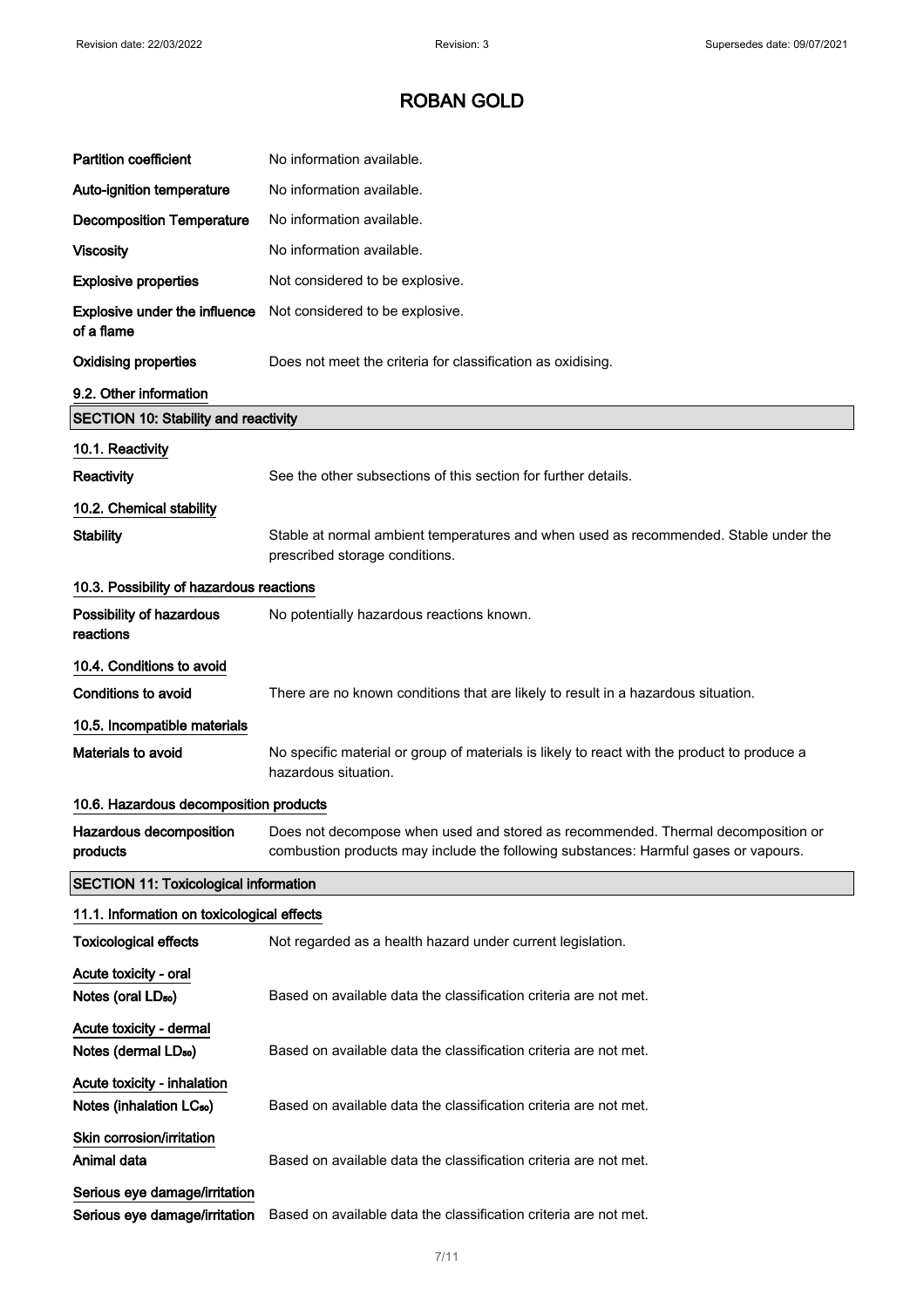| <b>Respiratory sensitisation</b>                       |                                                                                                                                    |
|--------------------------------------------------------|------------------------------------------------------------------------------------------------------------------------------------|
| <b>Respiratory sensitisation</b>                       | Based on available data the classification criteria are not met.                                                                   |
| <b>Skin sensitisation</b><br><b>Skin sensitisation</b> | May cause skin sensitisation or allergic reactions in sensitive individuals.                                                       |
| Germ cell mutagenicity<br>Genotoxicity - in vitro      | Based on available data the classification criteria are not met.                                                                   |
| Carcinogenicity<br>Carcinogenicity                     | Based on available data the classification criteria are not met.                                                                   |
| <b>IARC</b> carcinogenicity                            | None of the ingredients are listed or exempt.                                                                                      |
| Reproductive toxicity                                  |                                                                                                                                    |
| Reproductive toxicity - fertility                      | Based on available data the classification criteria are not met.                                                                   |
| Reproductive toxicity -<br>development                 | Based on available data the classification criteria are not met.                                                                   |
| Specific target organ toxicity - single exposure       |                                                                                                                                    |
| STOT - single exposure                                 | Not classified as a specific target organ toxicant after a single exposure.                                                        |
| Specific target organ toxicity - repeated exposure     |                                                                                                                                    |
| STOT - repeated exposure                               | Not classified as a specific target organ toxicant after repeated exposure.                                                        |
| <b>Aspiration hazard</b><br><b>Aspiration hazard</b>   | Not relevant. Solid.                                                                                                               |
| General information                                    | The severity of the symptoms described will vary dependent on the concentration and the<br>length of exposure.                     |
| Inhalation                                             | No specific symptoms known.                                                                                                        |
| Ingestion                                              | No specific symptoms known.                                                                                                        |
| <b>Skin contact</b>                                    | May cause skin sensitisation or allergic reactions in sensitive individuals. Prolonged contact<br>may cause dryness of the skin.   |
| Eye contact                                            | No specific symptoms known.                                                                                                        |
| Route of exposure                                      | Skin absorption                                                                                                                    |
| <b>Target organs</b>                                   | No specific target organs known.                                                                                                   |
| <b>Medical considerations</b>                          | Skin disorders and allergies.                                                                                                      |
| <b>SECTION 12: Ecological information</b>              |                                                                                                                                    |
| Ecotoxicity                                            | Not regarded as dangerous for the environment. However, large or frequent spills may have<br>hazardous effects on the environment. |
| 12.1. Toxicity                                         |                                                                                                                                    |
| <b>Toxicity</b>                                        | Aquatic Chronic 3 - H412 Harmful to aquatic life with long lasting effects.                                                        |
| 12.2. Persistence and degradability                    |                                                                                                                                    |
|                                                        | Persistence and degradability The degradability of the product is not known.                                                       |
| 12.3. Bioaccumulative potential                        |                                                                                                                                    |
| <b>Bioaccumulative potential</b>                       | No data available on bioaccumulation.                                                                                              |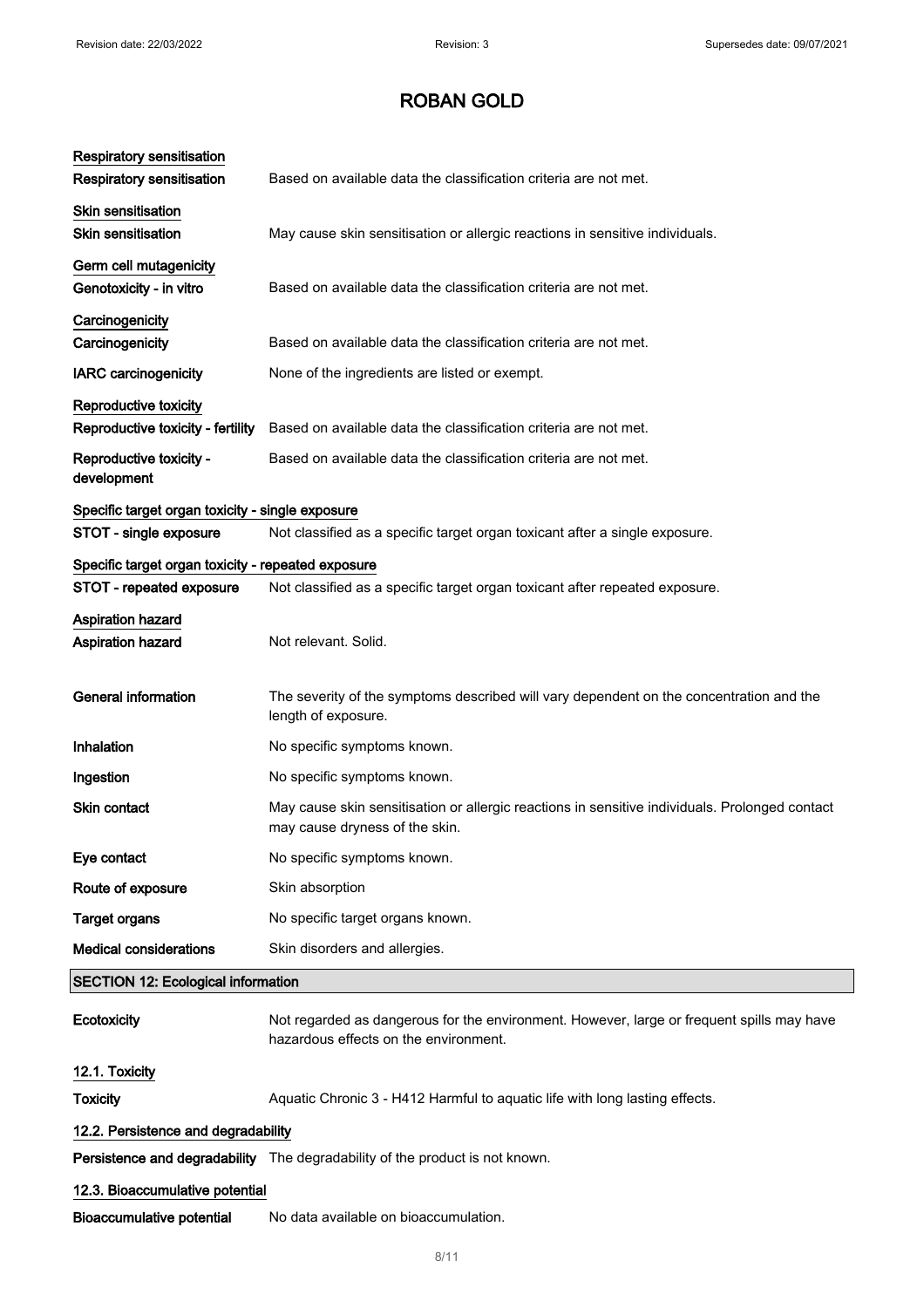| <b>Partition coefficient</b>               | No information available.                                                                                                                                                                                                                                                                                                                                                                                                                                                                                                 |
|--------------------------------------------|---------------------------------------------------------------------------------------------------------------------------------------------------------------------------------------------------------------------------------------------------------------------------------------------------------------------------------------------------------------------------------------------------------------------------------------------------------------------------------------------------------------------------|
| 12.4. Mobility in soil                     |                                                                                                                                                                                                                                                                                                                                                                                                                                                                                                                           |
| <b>Mobility</b>                            | No data available.                                                                                                                                                                                                                                                                                                                                                                                                                                                                                                        |
| 12.5. Results of PBT and vPvB assessment   |                                                                                                                                                                                                                                                                                                                                                                                                                                                                                                                           |
| 12.6. Other adverse effects                |                                                                                                                                                                                                                                                                                                                                                                                                                                                                                                                           |
| Other adverse effects                      | None known.                                                                                                                                                                                                                                                                                                                                                                                                                                                                                                               |
| <b>Toxicity of ingredients</b>             |                                                                                                                                                                                                                                                                                                                                                                                                                                                                                                                           |
| <b>SECTION 13: Disposal considerations</b> |                                                                                                                                                                                                                                                                                                                                                                                                                                                                                                                           |
| 13.1. Waste treatment methods              |                                                                                                                                                                                                                                                                                                                                                                                                                                                                                                                           |
| General information                        | The generation of waste should be minimised or avoided wherever possible. Reuse or recycle<br>products wherever possible. This material and its container must be disposed of in a safe<br>way. When handling waste, the safety precautions applying to handling of the product should<br>be considered. Care should be taken when handling emptied containers that have not been<br>thoroughly cleaned or rinsed out. Empty containers or liners may retain some product<br>residues and hence be potentially hazardous. |
| Disposal methods                           | Do not empty into drains. Dispose of surplus products and those that cannot be recycled via a<br>licensed waste disposal contractor. Waste, residues, empty containers, discarded work<br>clothes and contaminated cleaning materials should be collected in designated containers,<br>labelled with their contents. Incineration or landfill should only be considered when recycling is<br>not feasible.                                                                                                                |
| <b>Waste class</b>                         | Waste disposal key number from EWC is 20 01 19 (Pesticides)                                                                                                                                                                                                                                                                                                                                                                                                                                                               |
| <b>SECTION 14: Transport information</b>   |                                                                                                                                                                                                                                                                                                                                                                                                                                                                                                                           |

General The product is not covered by international regulations on the transport of dangerous goods (IMDG, IATA, ADR/RID).

## 14.1. UN number

Not applicable.

## 14.2. UN proper shipping name

Not applicable.

## 14.3. Transport hazard class(es)

No transport warning sign required.

### 14.4. Packing group

Not applicable.

## 14.5. Environmental hazards

Environmentally hazardous substance/marine pollutant No.

### 14.6. Special precautions for user

Not applicable.

### 14.7. Transport in bulk according to Annex II of MARPOL and the IBC Code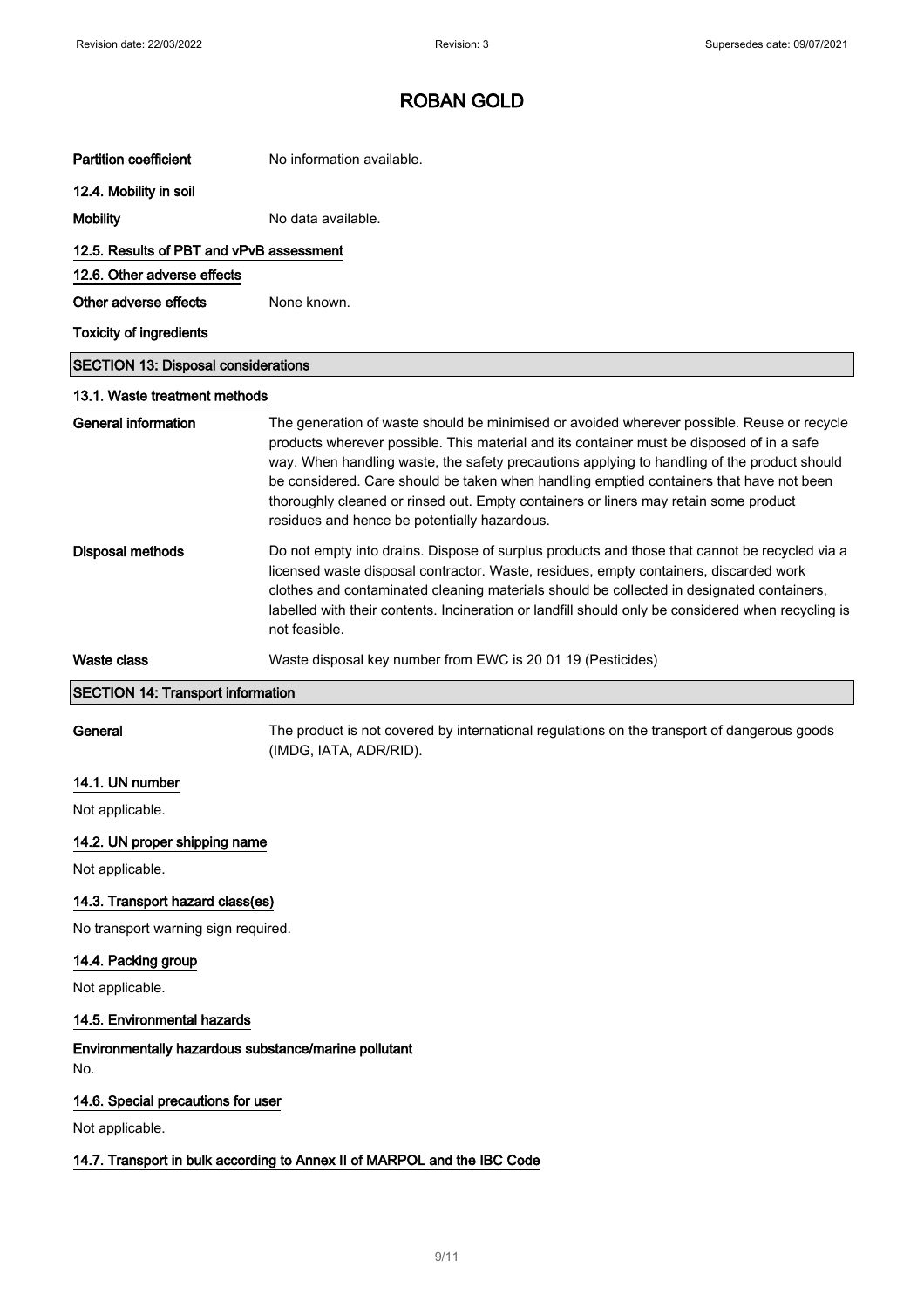## Transport in bulk according to Not applicable. Annex II of MARPOL 73/78 and the IBC Code

### SECTION 15: Regulatory information

#### 15.1. Safety, health and environmental regulations/legislation specific for the substance or mixture

| <b>EU legislatio</b> |  |  |
|----------------------|--|--|
|----------------------|--|--|

**n** Regulation (EC) No 1907/2006 of the European Parliament and of the Council of 18 December 2006 concerning the Registration, Evaluation, Authorisation and Restriction of Chemicals (REACH) (as amended). Commission Regulation (EU) No 2015/830 of 28 May 2015. Regulation (EC) No 1272/2008 of the European Parliament and of the Council of 16 December 2008 on classification, labelling and packaging of substances and mixtures (as amended).

### 15.2. Chemical safety assessment

No chemical safety assessment has been carried out.

### Inventories

### EU - EINECS/ELINCS

None of the ingredients are listed or exempt.

### SECTION 16: Other information

| Abbreviations and acronyms<br>used in the safety data sheet | ADR: European Agreement concerning the International Carriage of Dangerous Goods by<br>Road.<br>ADN: European Agreement concerning the International Carriage of Dangerous Goods by<br>Inland Waterways.<br>RID: European Agreement concerning the International Carriage of Dangerous Goods by<br>Rail.<br>IATA: International Air Transport Association.<br>ICAO: Technical Instructions for the Safe Transport of Dangerous Goods by Air.<br>IMDG: International Maritime Dangerous Goods.<br>CAS: Chemical Abstracts Service.<br>ATE: Acute Toxicity Estimate. |
|-------------------------------------------------------------|--------------------------------------------------------------------------------------------------------------------------------------------------------------------------------------------------------------------------------------------------------------------------------------------------------------------------------------------------------------------------------------------------------------------------------------------------------------------------------------------------------------------------------------------------------------------|
|                                                             | LC <sub>50</sub> : Lethal Concentration to 50 % of a test population.<br>LD <sub>50</sub> : Lethal Dose to 50% of a test population (Median Lethal Dose).<br>EC <sub>50</sub> : 50% of maximal Effective Concentration.<br>PBT: Persistent. Bioaccumulative and Toxic substance.<br>vPvB: Very Persistent and Very Bioaccumulative.                                                                                                                                                                                                                                |
| <b>Classification abbreviations</b><br>and acronyms         | Skin Sens. = Skin sensitisation                                                                                                                                                                                                                                                                                                                                                                                                                                                                                                                                    |
| <b>Training advice</b>                                      | Only trained personnel should use this material.                                                                                                                                                                                                                                                                                                                                                                                                                                                                                                                   |
| <b>Revision date</b>                                        | 22/03/2022                                                                                                                                                                                                                                                                                                                                                                                                                                                                                                                                                         |
| Revision                                                    | 3                                                                                                                                                                                                                                                                                                                                                                                                                                                                                                                                                                  |
| Supersedes date                                             | 09/07/2021                                                                                                                                                                                                                                                                                                                                                                                                                                                                                                                                                         |
| <b>SDS number</b>                                           | 21311                                                                                                                                                                                                                                                                                                                                                                                                                                                                                                                                                              |